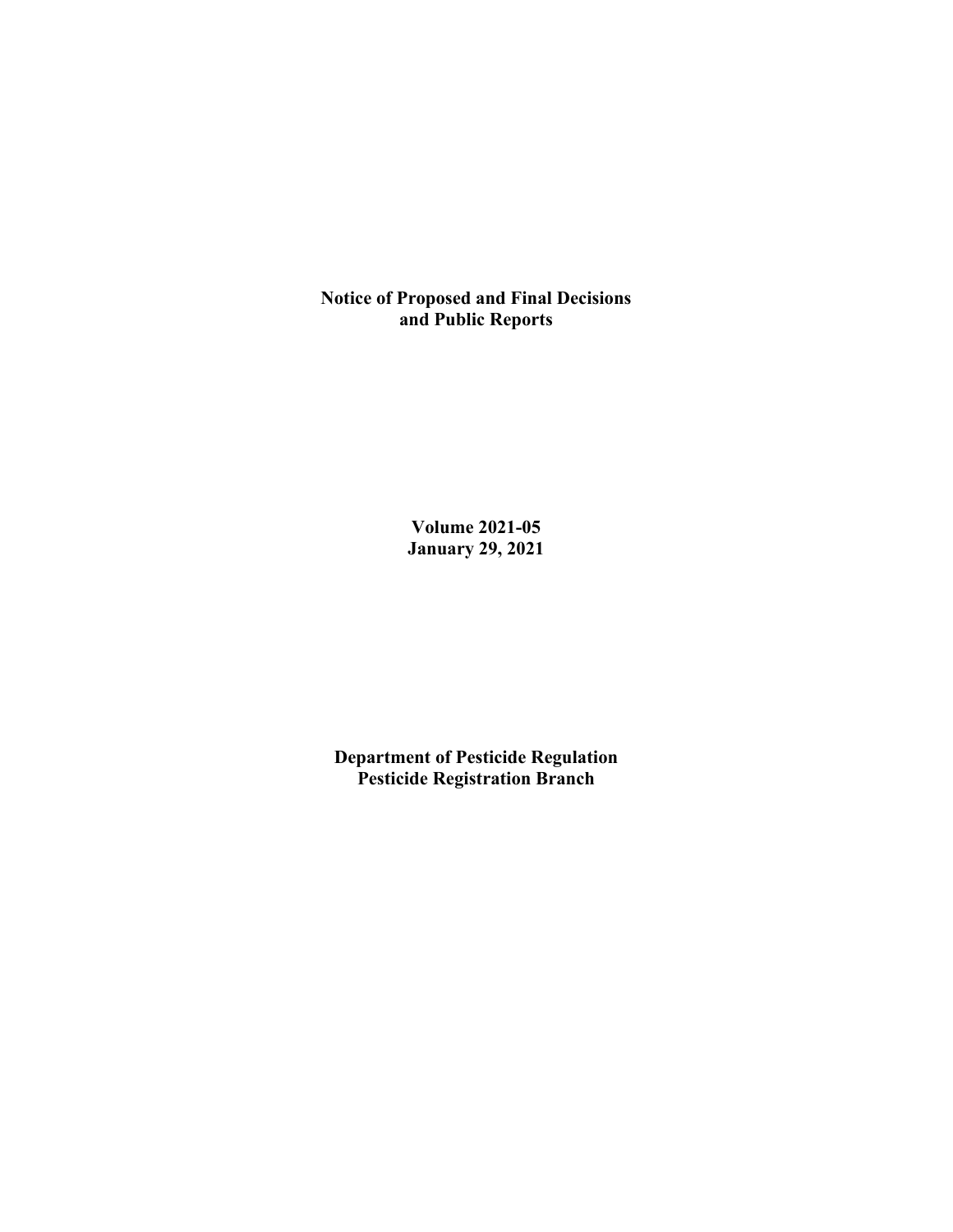## **NOTICE OF FINAL DECISIONS TO REGISTER PESTICIDE PRODUCTS AND WRITTEN EVALUATION**

Pursuant to Title 3, California Code of Regulations section 6255, the Director of the Department of Pesticide Regulation (DPR), files this Notice of Final Decisions to Register Pesticide Products with the Secretary of the Resources Agency for posting. This notice must remain posted for a period of 30 days for public inspection. Between the time DPR posts a proposed registration decision for public comment and DPR makes a final decision regarding the product, nonsignificant changes may be made to the product label (e.g., revising the product name, changing a master label to an end-use marketing label, correcting typographical errors). If the changes are not significant, DPR will not re-notice the product for public review and comment. However, if significant changes are made to the product label that substantially affect DPR's analysis on direct or indirect significant adverse environmental or human health impacts that can reasonably be expected to occur from the proposed decision, DPR will re-notice the product label for public review and comment.

In addition, for any product that is posted proposed to register as a conditional registration, the registrant may address the conditions of registration by providing the appropriate data or modifying the product label (e.g., remove use site, add "not for use in California" to a use site) during the posting period. If the registrant adequately addresses the conditions of registration during the posting period and the resulting change to the product label is not significant such that DPR must re-post the product label for review and public comment, DPR will post the product below, but will no longer have a "conditional" designation by the registration type.

For information about submitting a request for any documents related to this notice, please visit [https://www.cdpr.ca.gov/public\\_r.htm.](https://www.cdpr.ca.gov/public_r.htm)

To view the public report that was issued when the product was proposed for registration, click on the hyperlinked Tracking Number for the product.

#### *Tracking Number with hyperlink to public report – (EPA Registration Number) Applicant / Brand Name*

[291873](https://www.cdpr.ca.gov/docs/registration/nod/public_reports/291873.pdf) - (87809 - 1) ACQUA CONCEPTS, INC. D/B/A AG WATER CHEMICAL PROTEC-T USE: REPELLENT, VERTEBRATE CONTROL - FOR THE NON-LETHAL CONTROL OF GOPHERS THROUGH SUBTERRANEAN DRIP, SURFACE DRIP, AND MICRO IRRIGATION SYSTEMS IN ALL U.S. EPA CROP GROUPINGS TYPE: SECTION 3 REGISTRATION - CONDITIONAL ACTIVE INGREDIENT(S): METHYL MERCAPTAN CAS NUMBER(S): 74-93-1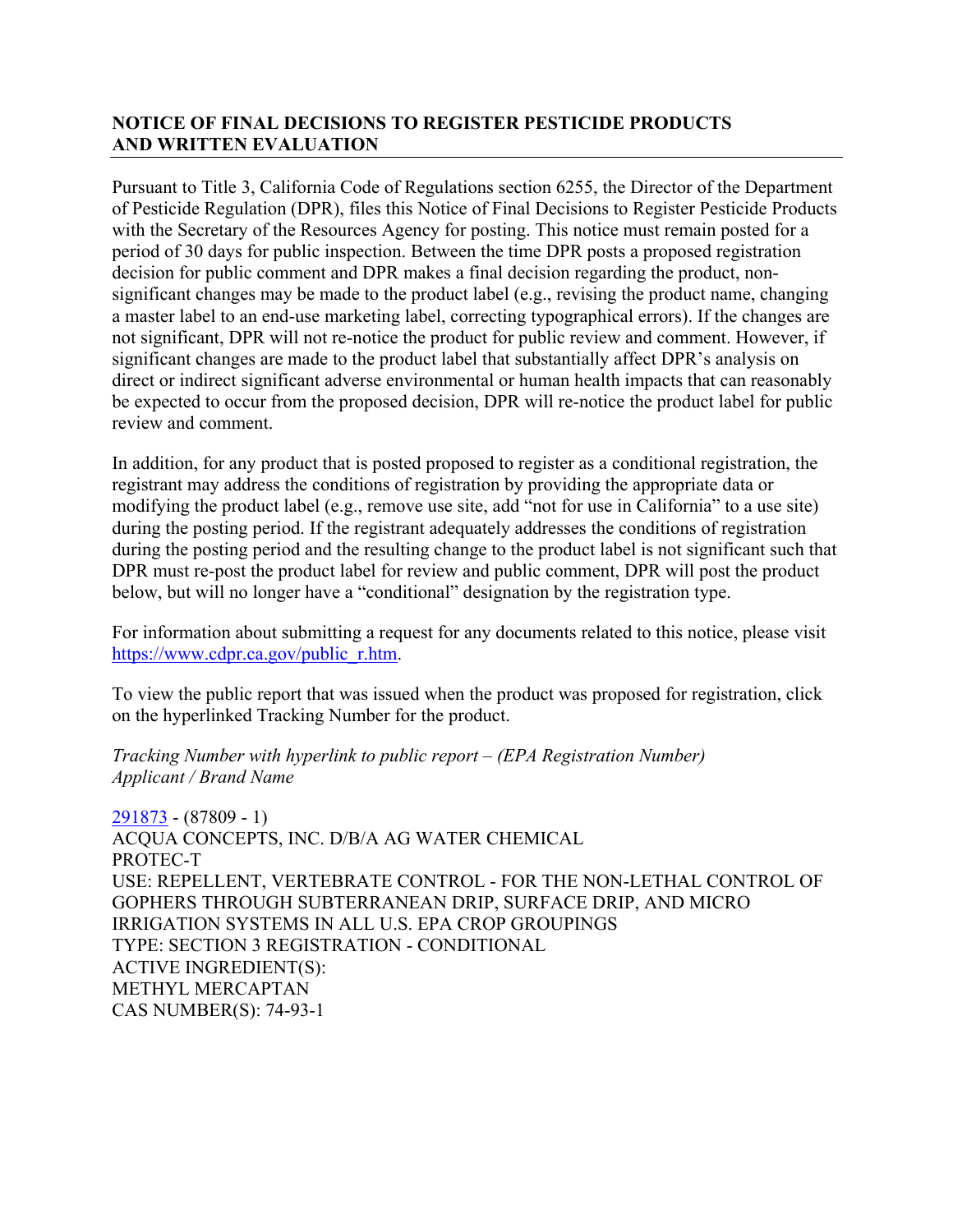**Notice of Final Decisions to Register (Continued) Page 2**

[291711](https://www.cdpr.ca.gov/docs/registration/nod/public_reports/291711.pdf) - (264 - 1091) BAYER CROPSCIENCE LP LUNA EXPERIENCE USE: FUNGICIDE - FOR THE CONTROL OF DISEASES SUCH AS SHOT HOLE, POWDERY MILDEW, AND RUSTY SPOT ON CROPS SUCH AS ALMOND, PISTACHIO, NECTARINE, BROCCOLI RAAB, ONION, AND CHIVE TYPE: SECTION 24(C) FIRST PARTY REGISTRATION - TO ALLOW USE ON ALMONDS, PISTACHIO, AND STONE FRUIT IN STANDING WATER ACTIVE INGREDIENT(S): FLUOPYRAM **TEBUCONAZOLE** CAS NUMBER(S): 658066-35-4 , 107534-96-3 , 80443-41-0

[281480](https://www.cdpr.ca.gov/docs/registration/nod/public_reports/281480.pdf) - (90641 - 2) BEE VECTORING TECHNOLOGY, INC. VECTORITE WITH CR-7 USE: FUNGICIDE - FOR THE CONTROL OF DISEASES SUCH AS BOTRYTIS, SCLEROTINIA, AND MONILINIA ON CROPS SUCH AS BLACKBERRIES, RASPBERRIES, CUCUMBERS, TOMATOES, SOYBEANS, AND PEACHES TYPE: SECTION 3 REGISTRATION - CONDITIONAL ACTIVE INGREDIENT(S): CLONOSTACHYS ROSEA STRAIN CR-7 CAS NUMBER(S): (NO CAS NUMBER)

[289191](https://www.cdpr.ca.gov/docs/registration/nod/public_reports/289191.pdf) - (91212 - 1) EMERALD KALAMA CHEMICAL LLC KALAGUARD SB USE: ANTIMICROBIAL - FOR USE AS AN IN-CONTAINER PRESERVATIVE TO CONTROL BACTERIA, MOLD, AND FUNGI IN INDUSTRIAL AND HOUSEHOLD PRODUCTS SUCH AS DETERGENTS, FABRIC SOFTENERS, SOAPS, LIQUID CLEANERS, FURNITURE CARE, AND AEROSOLS TYPE: SECTION 3 REGISTRATION - ACTIVE INGREDIENT(S): SODIUM BENZOATE CAS NUMBER(S): 532-32-1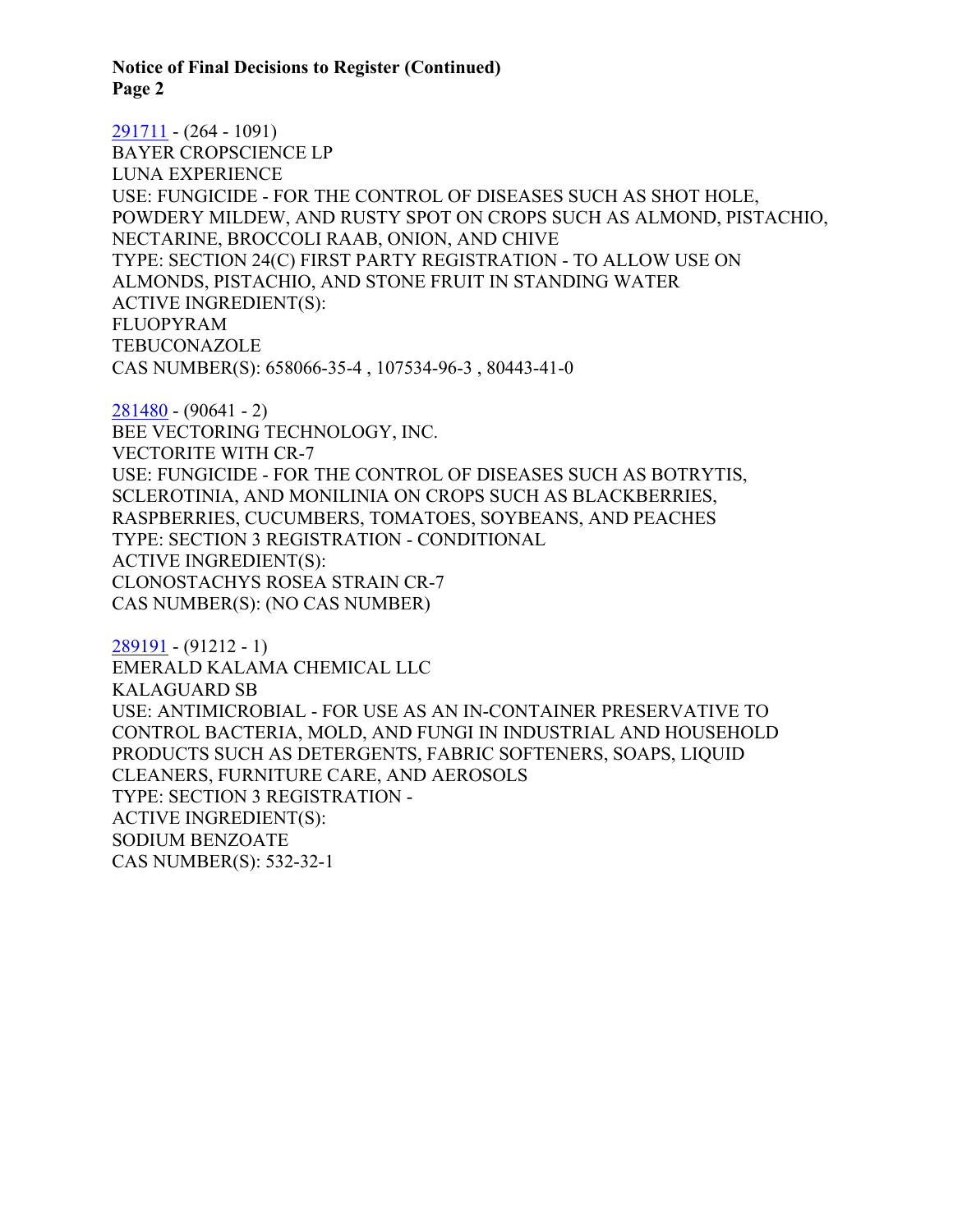**Notice of Final Decisions to Register (Continued) Page 3**

[291682](https://www.cdpr.ca.gov/docs/registration/nod/public_reports/291682.pdf) - (100 - 1317) SYNGENTA CROP PROTECTION, LLC INSPIRE SUPER USE: FUNGICIDE - FOR THE CONTROL OF DISEASES SUCH AS LEAF RUST, POWDERY MILDEW, AND GRAY MOLD ON CROPS SUCH AS ALMOND, APRICOT, NECTARINE, PLUM, STRAWBERRY, AND TREE NUTS TYPE: SECTION 24(C) FIRST PARTY REGISTRATION - TO ALLOW USE ON ALMOND, CHERRY, PEACH, PLUM AND PRUNE CROPS IN STANDING WATER ACTIVE INGREDIENT(S): CYPRODINIL DIFENOCONAZOLE CAS NUMBER(S): 121552-61-2 , 119446-68-3

[291680](https://www.cdpr.ca.gov/docs/registration/nod/public_reports/291680.pdf) - (100 - 1313) SYNGENTA CROP PROTECTION, LLC QUADRIS TOP FUNGICIDE USE: FUNGICIDE - FOR THE CONTROL OF DISEASES SUCH AS LEAF RUST, GRAY LEAF SPOT, AND ANTHRACNOSE ON CROPS SUCH AS ALMOND, GRAPEFRUIT, TANGERINE, APRICOT, PEACH, AND PLUM TYPE: SECTION 24(C) FIRST PARTY REGISTRATION - TO ALLOW USE ON ALMOND, CITRUS, AND STONE FRUIT CROPS IN STANDING WATER ACTIVE INGREDIENT(S): AZOXYSTROBIN DIFENOCONAZOLE CAS NUMBER(S): 131860-33-8 , 119446-68-3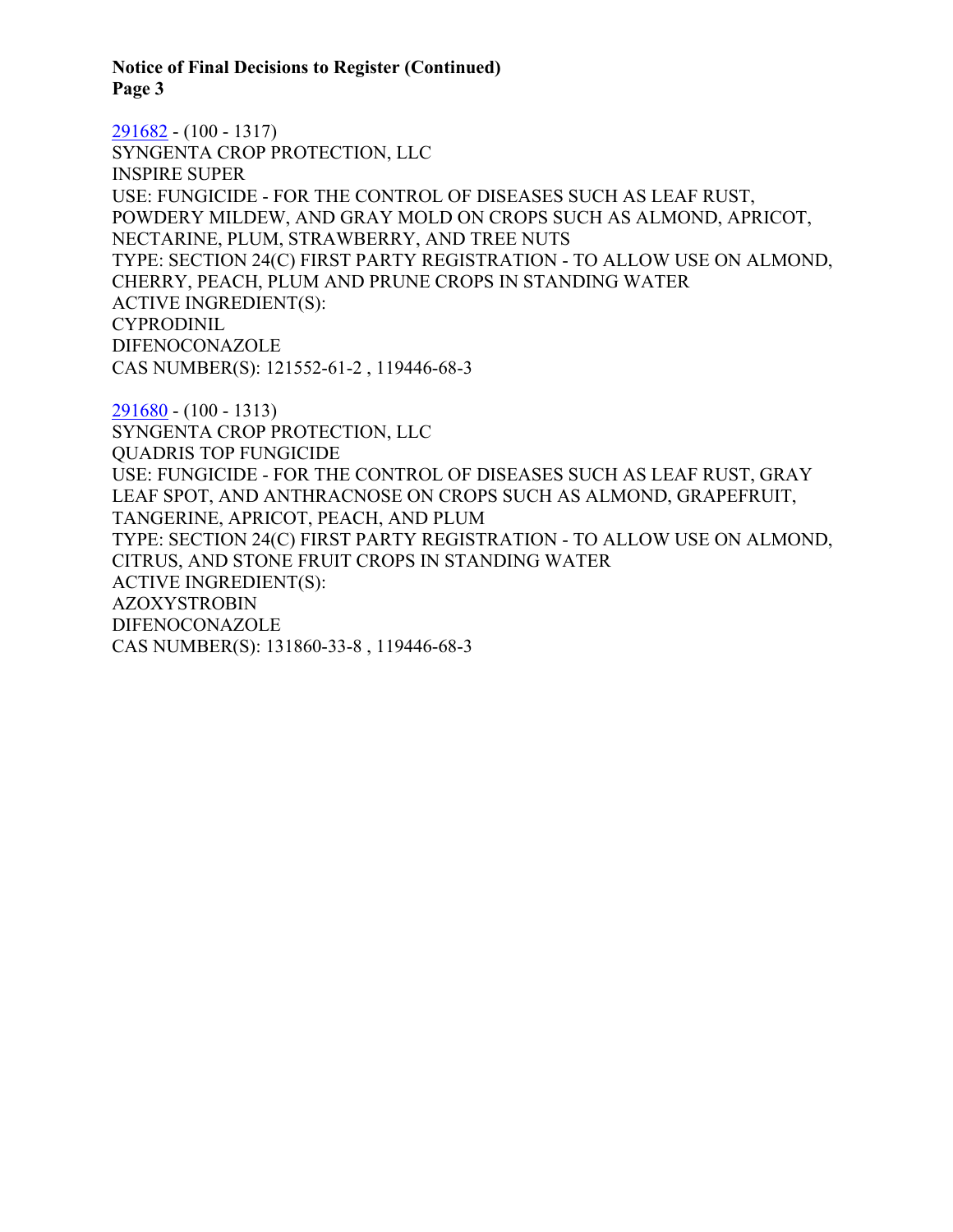## **Notice of Final Decisions to Register (Continued) Page 4**

### **Written Evaluation**

Pursuant to Title 3, California Code of Regulations section 6254, this notice includes a written evaluation of significant environmental points raised in comments submitted during the review and comment period required by Title 3, California Code of Regulations section 6253 for any of the products listed above.

### **DPR received no comments on the above listed products.**

*Original signed by Tulio Macedo 01/27/2021*

 Tulio Macedo, Chief Pesticide Registration Branch

Dated